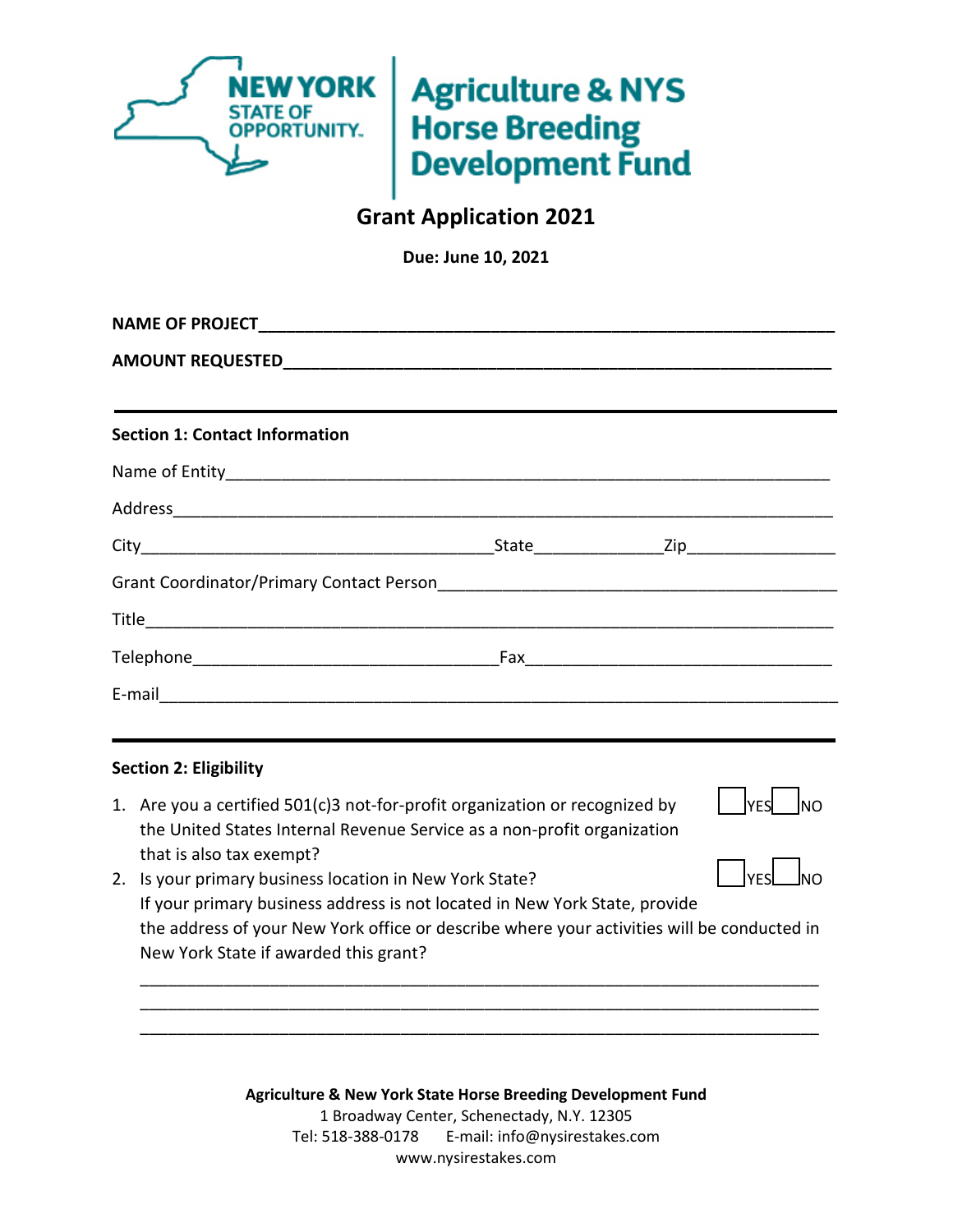3. Is a match required for this project, either by your organization or by another entity providing funds? If so, provide specifics, including the source of funding, match requirements and other identifying details. \_\_\_\_\_\_\_\_\_\_\_\_\_\_\_\_\_\_\_\_\_\_\_\_\_\_\_\_\_\_\_\_\_\_\_\_\_\_\_\_\_\_\_\_\_\_\_\_\_\_\_\_\_\_\_\_\_\_\_\_\_\_\_\_\_\_\_\_\_\_\_ <u>IYES</u> INO

\_\_\_\_\_\_\_\_\_\_\_\_\_\_\_\_\_\_\_\_\_\_\_\_\_\_\_\_\_\_\_\_\_\_\_\_\_\_\_\_\_\_\_\_\_\_\_\_\_\_\_\_\_\_\_\_\_\_\_\_\_\_\_\_\_\_\_\_\_\_\_ \_\_\_\_\_\_\_\_\_\_\_\_\_\_\_\_\_\_\_\_\_\_\_\_\_\_\_\_\_\_\_\_\_\_\_\_\_\_\_\_\_\_\_\_\_\_\_\_\_\_\_\_\_\_\_\_\_\_\_\_\_\_\_\_\_\_\_\_\_\_\_ \_\_\_\_\_\_\_\_\_\_\_\_\_\_\_\_\_\_\_\_\_\_\_\_\_\_\_\_\_\_\_\_\_\_\_\_\_\_\_\_\_\_\_\_\_\_\_\_\_\_\_\_\_\_\_\_\_\_\_\_\_\_\_\_\_\_\_\_\_\_\_

#### **Section 3: Attachments**

Please attach the following to complete this application:

- **Attachment A:** Federal Tax Identification Number and document verifying 501(c)3 status or recognition by the IRS of non-profit tax exempt status. This must demonstrate that the status is currently in effect.
- **Attachment B:** In narrative form, explain the need for the grant and detail the manner in which the funds will be used. Also, state the applicant's mission and how that relates to the mission of the Fund.

*The mission of the Agriculture and New York State Horse Breeding Development Fund and the New York Sire Stakes is to promote agriculture through the breeding of horses. To that end the Fund directs the state's premier harness racing program designed to stimulate the breeding, buying and racing of Standardbred horses in New York State. The New York Sire Stakes is the nation' s oldest harness racing program of its kind. We believe that these goals can best be accomplished by supporting educational programs, equine research and supplementation of racing purses at New York State pari-mutuel tracks, County Fairs and the Goshen Historic Track. Our authority accepts that by accomplishing our mission we will improve the economic well-being of the Empire State, keep agricultural lands in service producing products of value, preserve open space and increase employment opportunities throughout the whole of New York State.*

**Attachment C:** Project budget. Provide In the case where the total project budget exceeds the grant monies being requested, the applicant must provide the total budget along with a listing of other funding sources and whether or not they have been secured by the application submission date.

> Project timeline. Project start date and a project completion date must be included, along with any important dates or milestones during the project.